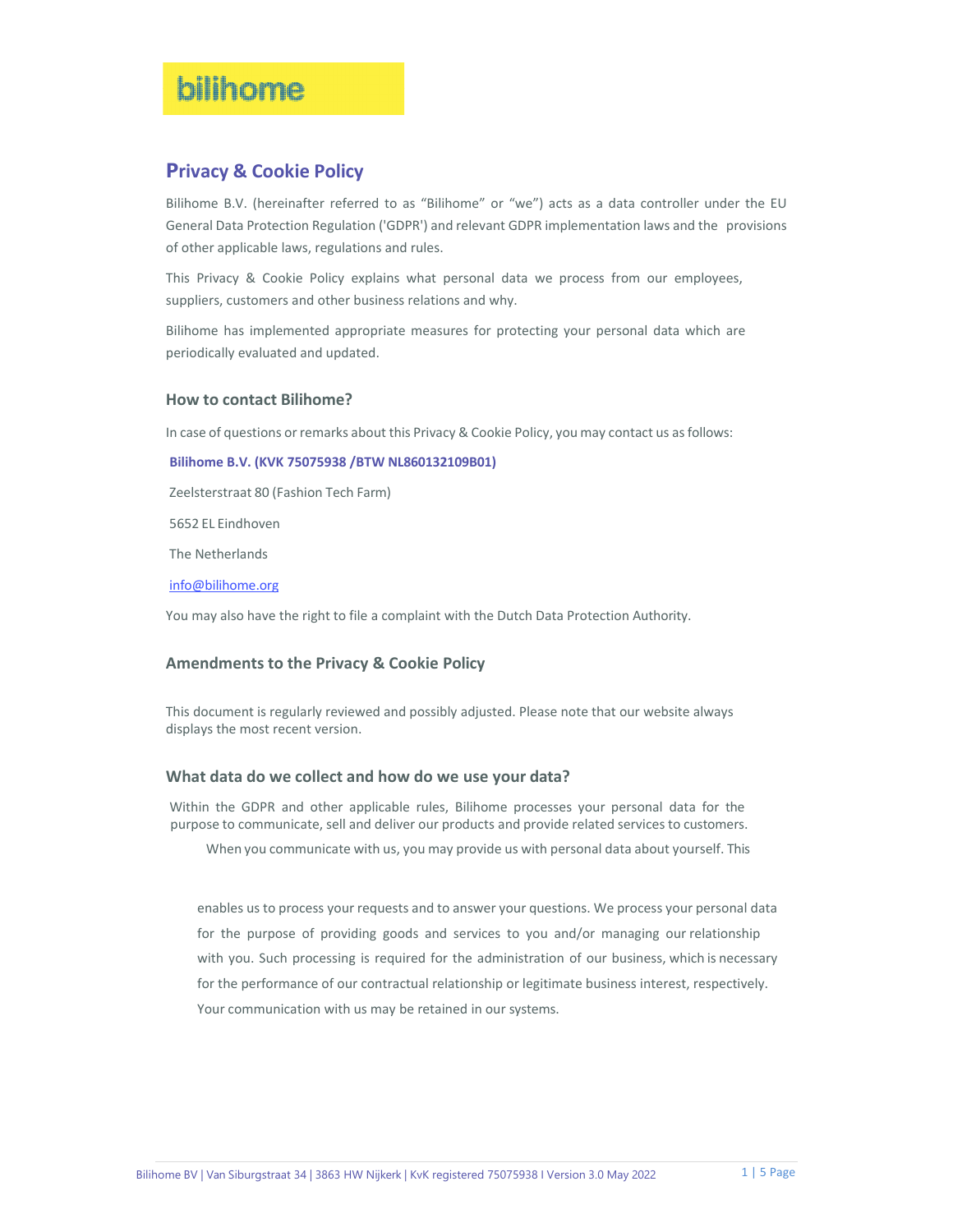# bilihome

Data we collect:

- Name
- Title
- **•** Function
- Institution & department
- Chamber of commerce number
- VAT number
- Bank account details
- E‐mail address
- Phone number(s)
- We keep records of contact moments and visits
- We keep records of offers and orders provided to the customer
- We keep records of product installation and service for that specific customer

If available, we look for contact details online, occationally.

2. To order your products or parts thereof from suppliers.

Supplier data (including creditors) we collect:

- Contact name, function and e-mail address
- Bank account details
- Organization name
- Address
- VAT number
- Quality certificates
- Chamber of commerce number
- We keep records of contracts
- We keep records of quotations, orders and invoices
- We keep records of relevant communication
- 3. Human resource management.

We process personal data of employees for payment of salary and contractual purposes. Data we collect:

- Name
- Private address
- Phone number
- Social security number
- Date of birth
- Passport number/copy
- Copies of certificates and diplomas
- Where applicable a copy of a residents permit

Recruitment: Bilihome processes personal data for employee recruitment. Resumés may be kept for a longer period of time.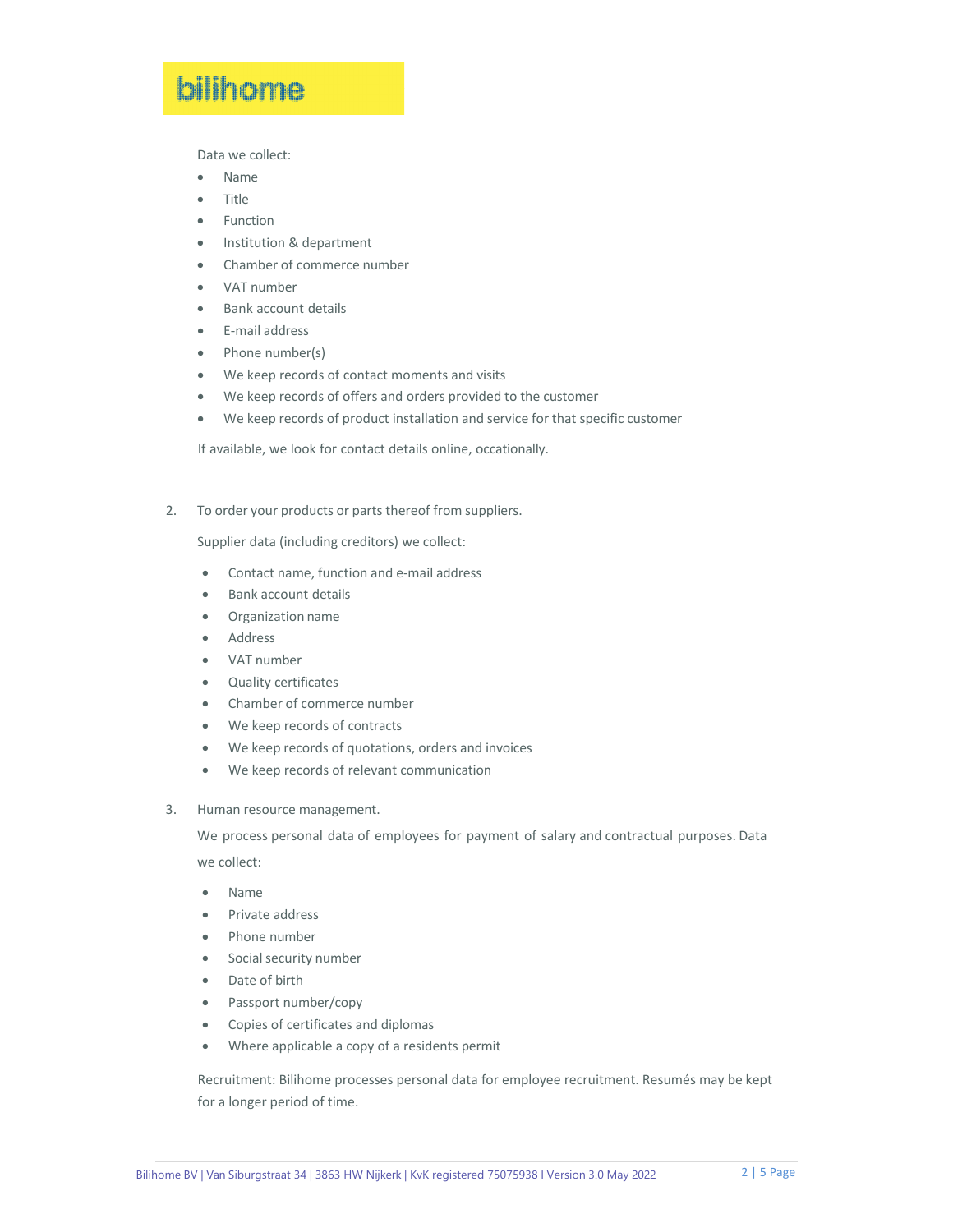# bilinome

- 4. Website visits and contact form. Viathecontactformonourwebsiteyoucanask usquestionsorsendrequests. If yousubmit a contact form on our website, or send us an e-mail, we ask for your personal data so that we can respond to your request or reply to your e-mail. Such processing of personal data is necessaryfor ourlegitimate business interest. The followingpersonal datamay be processed for this purpose:
	- Name
	- E‐mail address
	- Name and address of the organization

#### 5. Customer information and/or newsletters.

Bilihome may send out newsletters to its customers to inform you about our developments, updates or other information. Every time we send you a newsletter you have the possibility to unsubscribe from the relevant mailing list by clicking the "unsubscribe" button in the footer of the mail and sending it out. Processing of personal data for our newsletter or information is based on your given consent / our legitimate business interests.

6. Marketing communication.

Bilihome may use personal and non‐public, information for marketing communication, for example pictures, video's or case studies. Bilihome will not use non‐public personal information, pictures or video's without your prior written consent.

#### **With whom do we share your personal data?**

Processors & Third parties.

Bilihome may share your personal data with others in accordance with and for the realization of the processing purposes as described in this Privacy & Cookie Policy. In a data processing agreement, we shall agree with such parties that they shall only receive the data that is relevant for their services and that these must be kept confidential. These parties use your data in accordance with our instructions and not for their own purposes. We can share your data for example with online and cloud‐based storage services, administrator services and mailing service provider.

With respect to employees, the salary administration is outsourced. Employees may use their own laptop and may have their own mobile phone that is used for business purposes, this can either be a private phone or a phone that is dedicated for business, this is the employee's choice. The private address is also used to provide a Business OV card, this data is provided to the NS.

Bilihome will only process your data within the European Economic Area ("EEA") and will only process your data outside of the EEA if the relevant country has an adequate level of protection in respect of your personal data in accordance with the GDPR.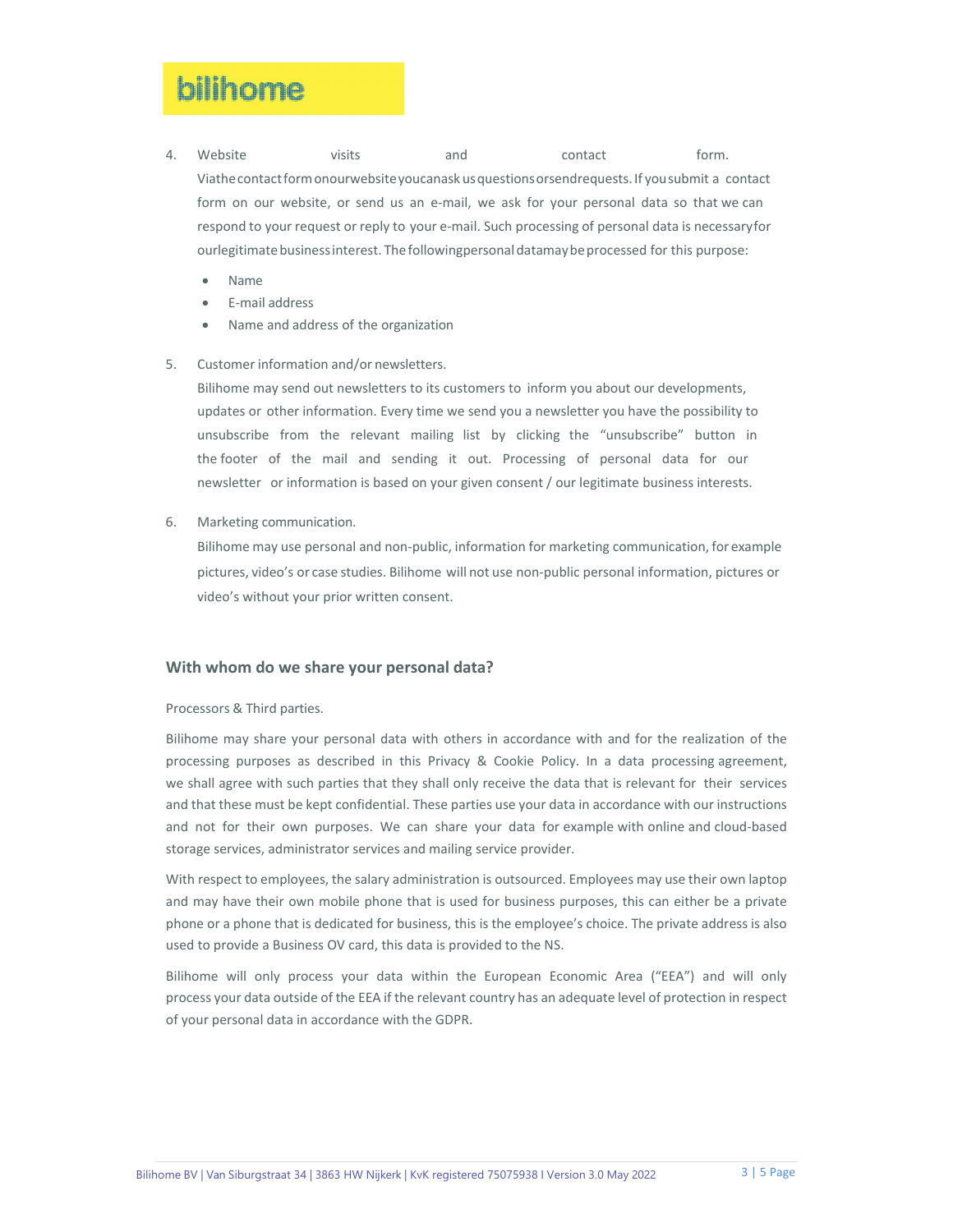# bilihome

## **For how long do we store your data?**

Unless a specific retention period is mandated or permitted under applicable law, we will retain your personal data for the time necessary to fulfil the purposes described in this Privacy & Cookie Policy.

# **Rights regarding your personal data**

Listed below are your personal data related rights. If you have questions or if you wish to exercise any such right, please refer to our contact details above.

- Right to access
- Right to rectification
- Right to erasure; 'right to be forgotten'
- Right to restriction of processing
- Right to data portability
- Right to object
- Right to withdraw consent

### **Security regarding your personal data**

Bilihome protects your personal data from unauthorized or unlawful access, alteration, disclosure, use or destruction. We have taken adequate technical and organizational measures in order to safeguard your personal data and prevent them from being accessed by unauthorized parties.

However, all Bilihome employees have access to supplier and customer data. Employees do not have access to the personnel records of others.

### **Links to other websites**

You may find content on our website linking to other websites. We do not control the content on these other websites and are not responsible for the content or the protection of your privacy protection on these websites. We advise you to read the privacy policies of those websites.

### **Cookie policy**

Our website uses cookies. A cookie is a small (text)file that can be placed on to your browser while you visit our website. These cookies will be retrieved when you visit our website again. This allows our website to recognize you as a previous visitor.

We may use cookies in order to improve your user experience on our website. Cookies are essential for the operation of our website, make sure that you can visit our website safely and they track bugs and errors on our website. You can change your cookie settings in your browser, if you don't want cookies to be sent to your device. Please note that some website features or services of our website may not function properly without cookies.

We use cookies from Google Analytics to measure the use of our website, analyze and optimize. Google uses this data itself in accordance with its own terms. We have no influence on the amendments to the aforesaid.